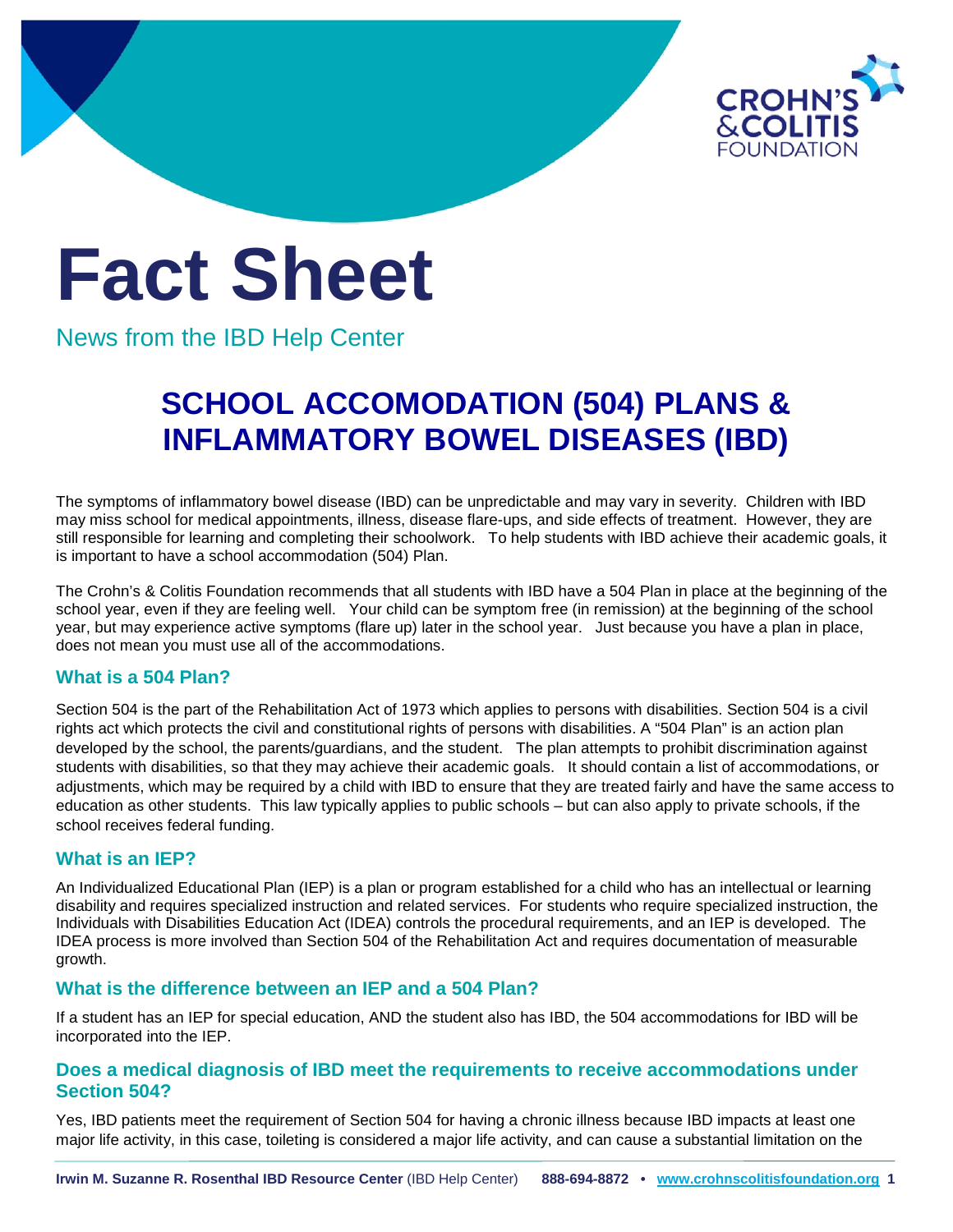student's ability to achieve their academic goal. Although the student meets the requirements, both the caregiver and student must request accommodations.

#### **What types of accommodations can be helpful for students with IBD?**

#### **Plan?**

- Unlimited restroom access
- Stop-the-clock-testing
- Options to make up missed class time for medical appointments and illness without penalty
- Tutoring after a specific period of absence due to disease flare up
- Full participation in extracurricular activities even after classroom absences

#### **What are some of the first steps in creating a 504 Plan?**

Some important points to keep in mind when establishing a 504 Plan with your child's school are listed below:

- Contact the school about developing a 504 Plan for your child. The initial request for a 504 Plan can be verbal or in writing. It can come from the parents/guardians or the school.
- Get a letter/note from your child's doctor or a medical report which confirms your child's diagnosis of IBD.
- Set up a meeting with the guidance counselor or referred point person with the school (i.e., Director of Special Services) to discuss the development of a 504 Plan.
- Ensure that all of your child's teachers are aware of, and understand, the plan. The plan is a shared responsibility, and clear communication about your child's health situation and education needs is important. Include anything you think your child may need for the year (even if he/she is currently in remission). A plan may be setup prior to the school year. Changes can be made at the school's discretion and at the parent's request throughout the year.
- If the school tries to remove anything from the plan because they find that it is not currently necessary, emphasize that IBD symptoms change over time and may become active during the school year and therefore the accommodation should remain in the plan.
- You are able to make changes to the plan. However it is important to keep open communication with the school about any health situations which do arise for your child.
- The plan is only good for one year. Therefore, a plan must be created or updated annually even if your child had no changes in their health.
- Establish with the school when your child is entitled to home tutoring. Each school district may have different guidelines for how many consecutive absences per week would entitle him/her to home tutoring. Your child is entitled to home tutoring at no cost**.**

Many schools have their own version of a 504 Plan and it is perfectly appropriate to use the school's form. However, take care to review it to make sure that it includes the accommodations needed for your child.

Prior to meeting with your child's school, you may want to:

- View the Foundation's "*Guide for Parents*" brochure
- Share the Foundation's "*A Guide for Teachers and other School Personnel*" brochure with your child's school district

You can view and print out copies by visiting the following link: [online.ccfa.org/brochures.](http://www.ccfa.org/science-and-professionals/programs-materials/patient-brochures/) Or, you can request free copies by sending an email to the Foundation's IBD Help Center at: [info@crohnscolitisfoundation.org.](mailto:info@crohnscolitisfoundation.org)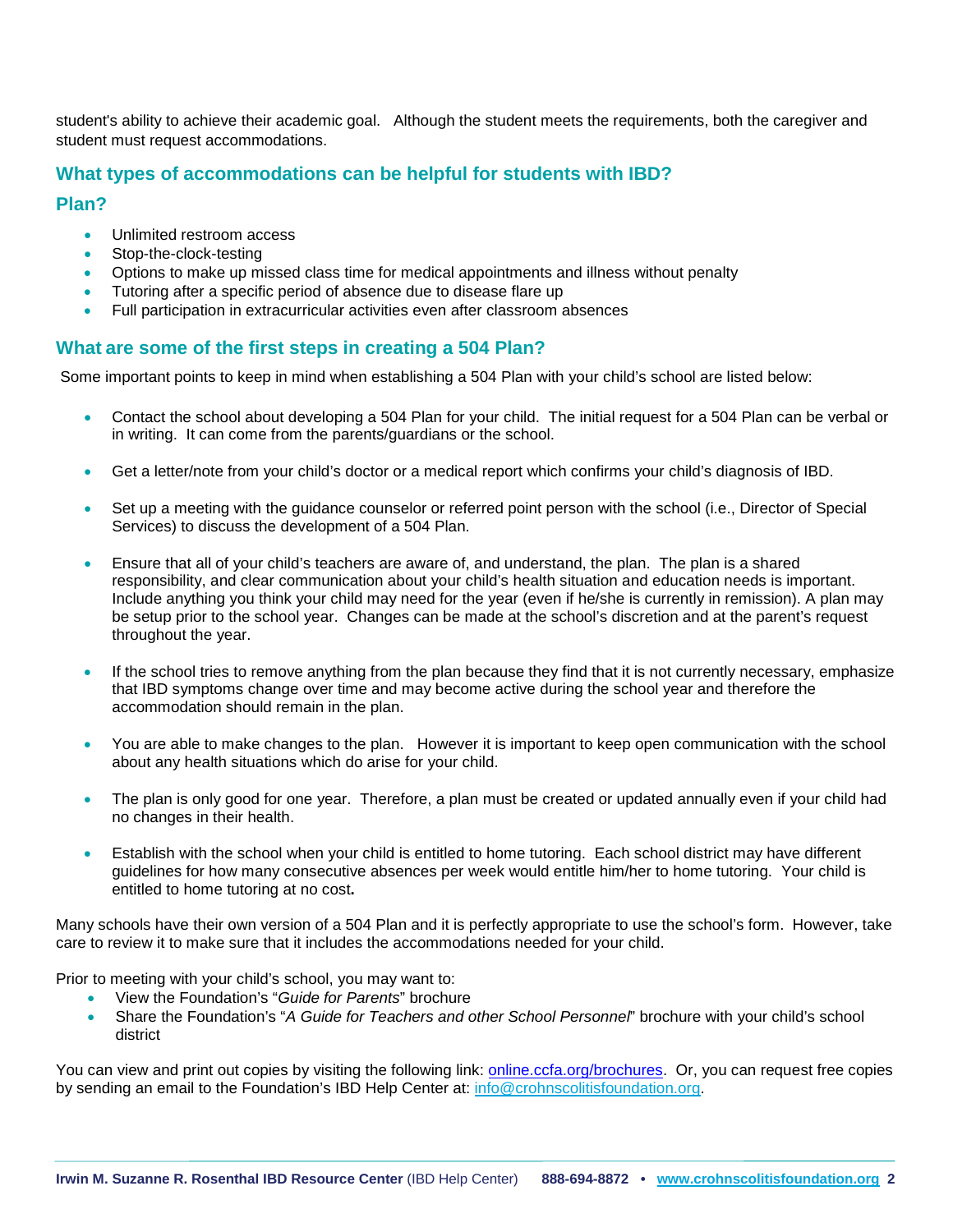#### **What are some of the Do's and Don'ts of creating a 504 Plan?**

| Do's                                                                                                                                                                                                                                                                                                                                                                                                                                                                                           | Don'ts                                                                                                                                                                                                                                                                          |
|------------------------------------------------------------------------------------------------------------------------------------------------------------------------------------------------------------------------------------------------------------------------------------------------------------------------------------------------------------------------------------------------------------------------------------------------------------------------------------------------|---------------------------------------------------------------------------------------------------------------------------------------------------------------------------------------------------------------------------------------------------------------------------------|
| DO include your child in identifying<br>accommodations that may help him/her succeed<br>in school.                                                                                                                                                                                                                                                                                                                                                                                             | <b>DON'T</b> assume your child is aware of or using the<br>accommodations available to him/her.                                                                                                                                                                                 |
| DO be specific about what accommodations are<br>needed instead of saying "as needed."                                                                                                                                                                                                                                                                                                                                                                                                          | <b>DON'T</b> assume that the school is implementing<br>your child's 504 Plan                                                                                                                                                                                                    |
| DO include why, what, where, when, who, and<br>how accommodations will be implemented.                                                                                                                                                                                                                                                                                                                                                                                                         | <b>DON'T</b> assume every teacher, substitute, coach,<br>staff, or administrator knows your child's<br>accommodation needs.                                                                                                                                                     |
| DO develop a plan even if your child is healthy<br>and doing well at the beginning of the school<br>year.                                                                                                                                                                                                                                                                                                                                                                                      | <b>DON'T</b> let your child talk you out of implementing a<br>plan because they are "too embarrassed" or are<br>doing well at the beginning of the school year.                                                                                                                 |
| DO continually check in with your child and their<br>teachers to see if the plan is working. For<br>example, does leaving the cafeteria five minutes<br>before the end of the period give the student<br>enough time to go to the restroom before going<br>to class? Would ten minutes be better? Is the<br>student accommodated to make up missed<br>classwork during time out of the classroom?<br>Should your child's locker be located next to the<br>restroom or near the nurse's office? | <b>DON'T</b> play the blame game. It can be easy to<br>blame the school for disappointments or a slow<br>moving process. Blame can typically lead to an ill<br>will situation. Avoid blame and keep calm. Learn<br>the facts and use your energy to advocate for your<br>child. |

#### **What if my child's school does not approve or follow the 504 Plan?**

Parents can request a due process hearing if they do not agree with the school district's evaluation decision. Parents should review "Notice of Parents and Student Rights" under Section 504 of the Rehabilitation Act of 1973 for more information. Parents can also file a complaint with the school district's 504 Coordinator. This position may be called by another name in different school districts.

#### **What if I disagree with the 504 Plan or any of its components? What are my rights?**

If you disagree with the 504 Plan, you can express your views at the meeting and suggest alternatives. You may refuse to sign the plan until your concerns are addressed.

#### **Is my child required to take physical education?**

Children with IBD are not automatically excluded or excused from physical education. Physical education accommodations can be written into a 504 Plan.

#### **Does my child have to be struggling with classes or failing before he/she can get accommodations?**

No. The law does not say a child must be failing or struggling with classes or subjects in order to qualify for accommodations. Even if a child is a straight "A" student he/she would still qualify for accommodations under the 504 Plan.

## **Can my child get accommodations for taking college boards, (i.e., PSAT, SAT, ACT, etc.)?**

Yes. But, students with school accommodations do not automatically qualify for College Board accommodations. You must apply well in advance of the test in order for the student to get accommodations. Your child's guidance counselor can provide further information about implementing accommodations outside of the 504 Plan. Students can work with their school to submit a formal request for College Board accommodations if the following criteria can be met: